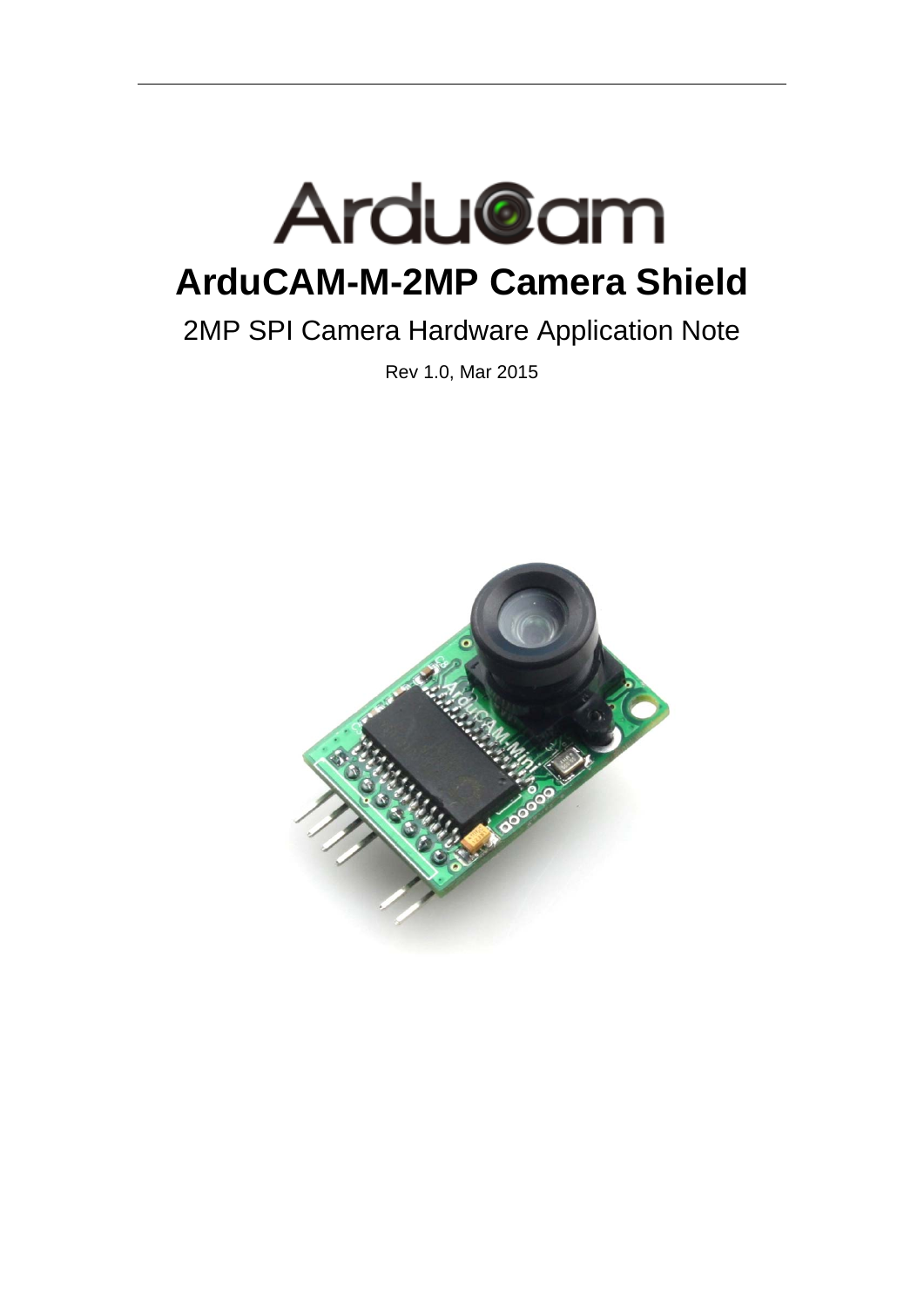### **Table of Contents**

| $2^{\circ}$    |  |
|----------------|--|
| 2.1            |  |
|                |  |
| 3 <sup>1</sup> |  |
| $\overline{4}$ |  |
| 5 <sup>5</sup> |  |
| 5.1            |  |
| 5.2            |  |
| 5.3            |  |
| 6              |  |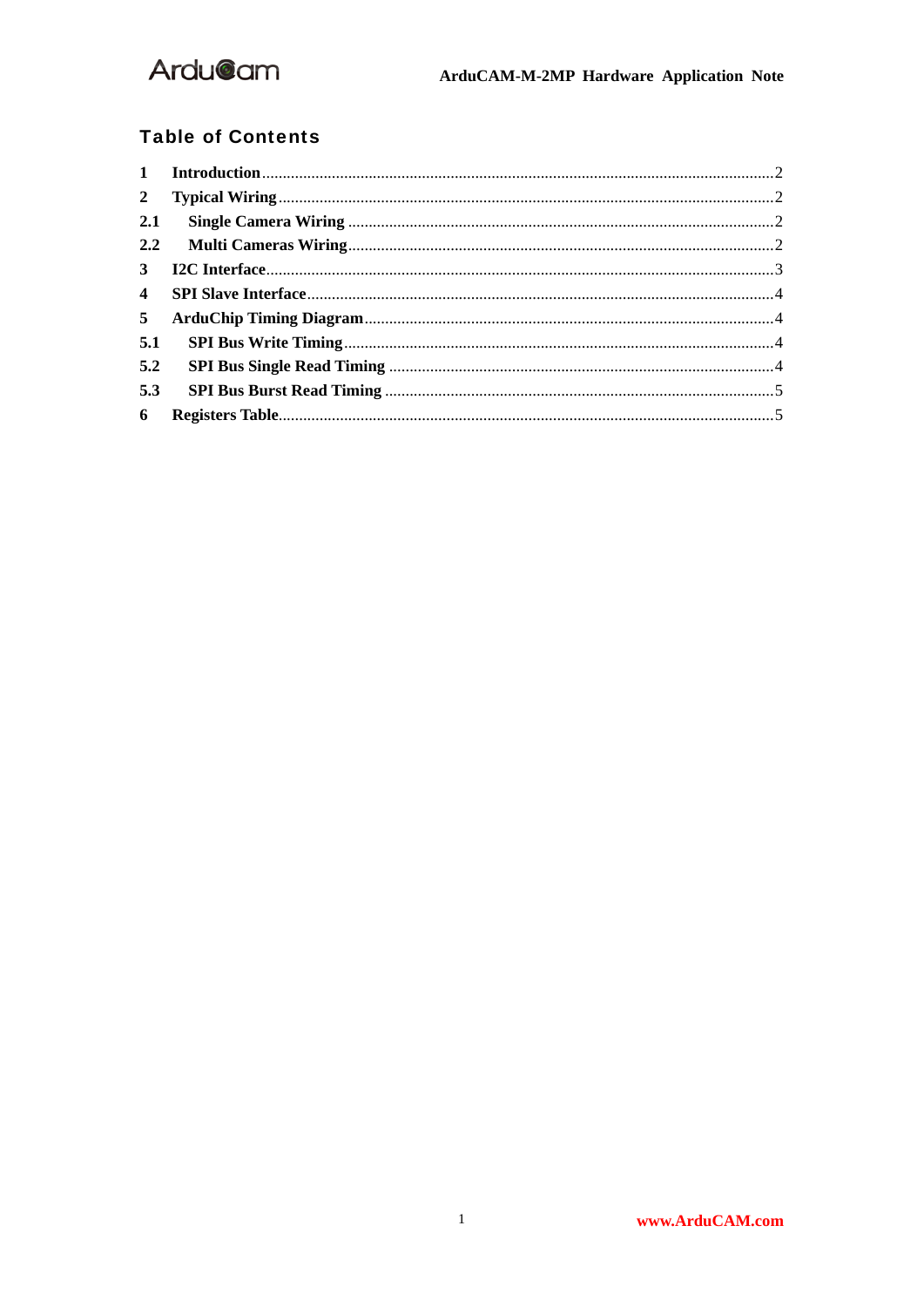## **1 Introduction**

This application note describes the detail hardware operation of ArduCAM-M-2MP camera shield.

# **2 Typical Wiring**

#### **2.1 Single Camera Wiring**

The typical connection between ArduCAM shield and Arduino or etc platform is shown in the Figure 1. More typically the Figure 2 shows the wiring for Arduino UNO R3 board.



Figure 1 Typical Wiring



Figure 2 Wiring for Arduino UNO R3

#### **2.2 Multi Cameras Wiring**

The multi-cameras connection between ArduCAM shield and Arduino or etc platform is shown in the Figure 3. More typically the Figure 4 shows the multi-cameras wiring for Arduino UNO R3 board.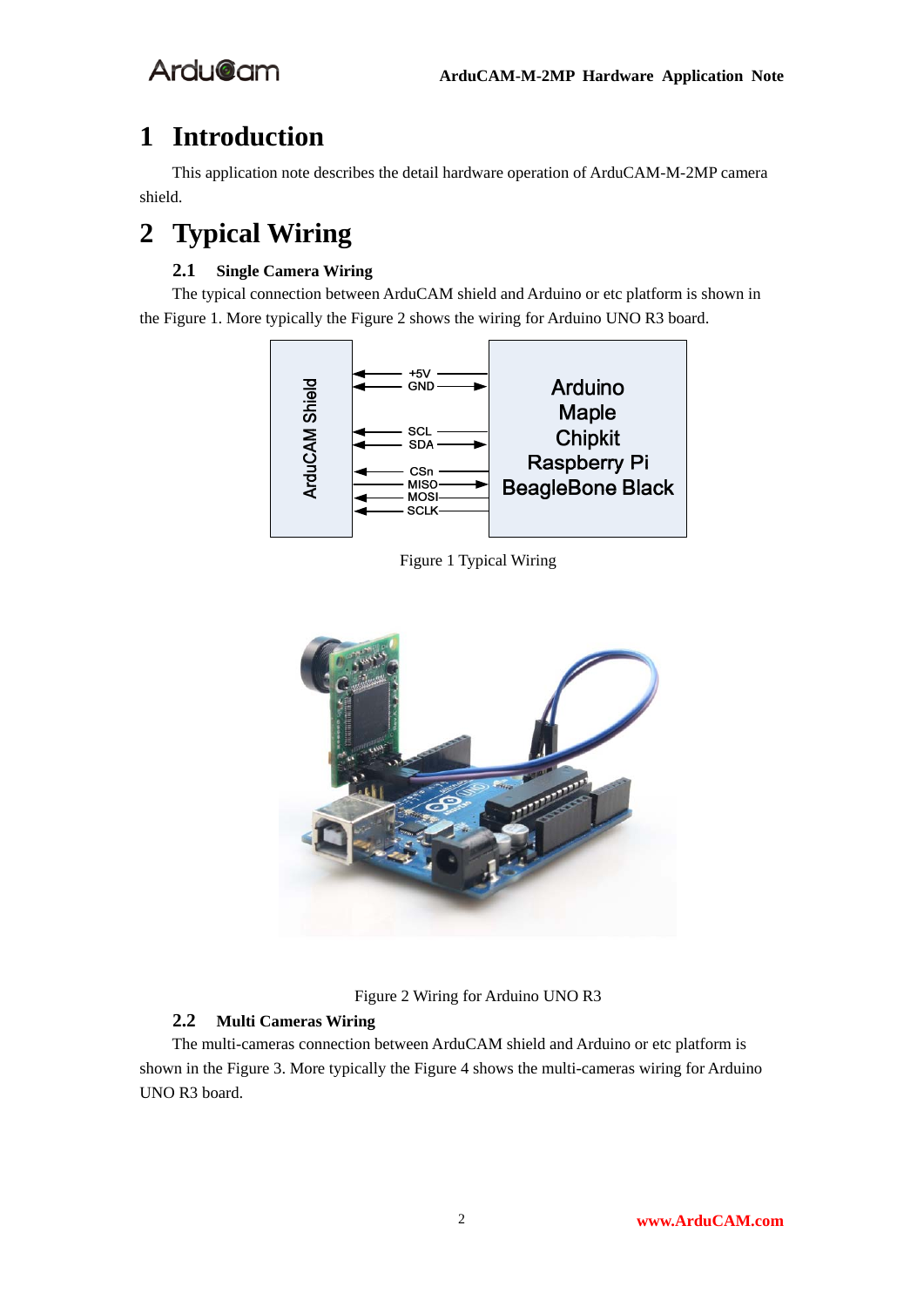

Figure 3 Multi-Cameras Wiring



Figure 4 Mult-Cameras Wiring on Arduino UNO

### **3 I2C Interface**

The I2C interface is directly connected to the image sensor OV2640. The OV2640 I2C slave address is 0x60 for write and 0x61 for read. User can use I2C master to read and write all the registers in the OV2640 sensor. For more information about the OV2640 register, please refer the OV2640 datasheet. The Figure 5 shows writing value 0x01 to the OV2640 register 0xFF. The Figure 6 shows reading value 0x26 from the OV2640 register 0x0A.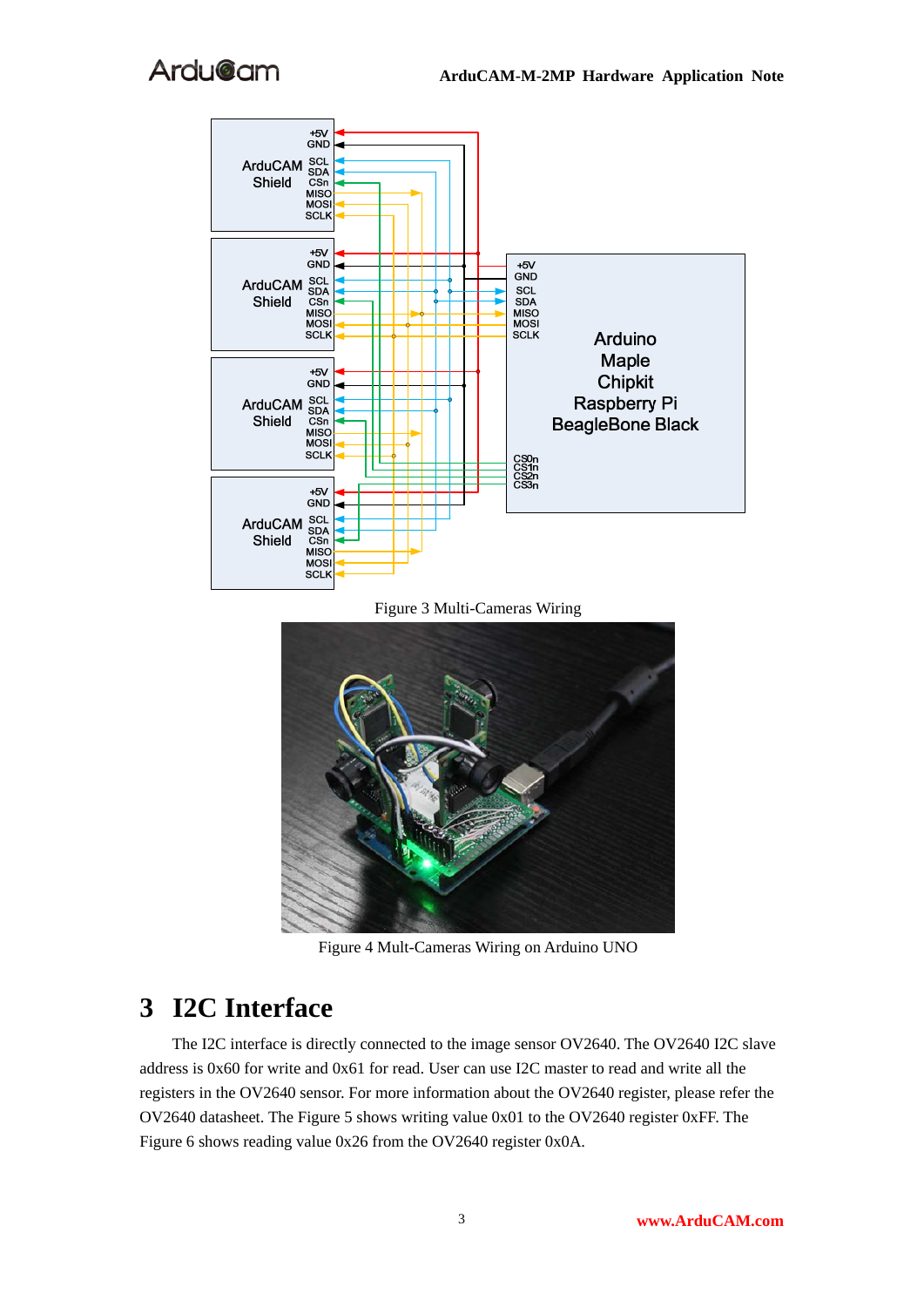



### **4 SPI Slave Interface**

The ArduCAM SPI slave interface is fixed SPI mode 0 with  $POL = 0$  and  $PHA = 1$ . The maximum speed of SCLK is designed for 8MHz, care should taken do not over clock the maximum 8MHz. The SPI protocol is designed with a command phase with variable data phase. The chip select signal should always keep asserted during the SPI read or write bus cycle.

The first bit[7] of the command phase is read/write byte, '0' is for read and '1' is for write, and the bit[6:0] is the address to be read or write in the data phase. ArduChip register table see Table 1.

### **5 ArduChip Timing Diagram**

#### **5.1 SPI Bus Write Timing**

The SPI bus write timing composed of a command phase and a data phase during the assertion of the chip select signal CSn. The first 8 bits is command byte which is decoded as a register address, and the second 8 bits is data byte to be written to the ArduChip internal registers.



Figure 7 SPI Bus Write Timing

#### **5.2 SPI Bus Single Read Timing**

The SPI bus single read timing is for read operation of ArduChip internal registers and single FIFO read function. It is composed of a command phase and a data phase during the assertion of chip select signal CSn. The first 8 bits is command byte which is decoded as a register address, the second 8 bits is dummy byte written to the SPI bus MOSI signal, and the content read back from register is appeared on the SPI bus MISO signal.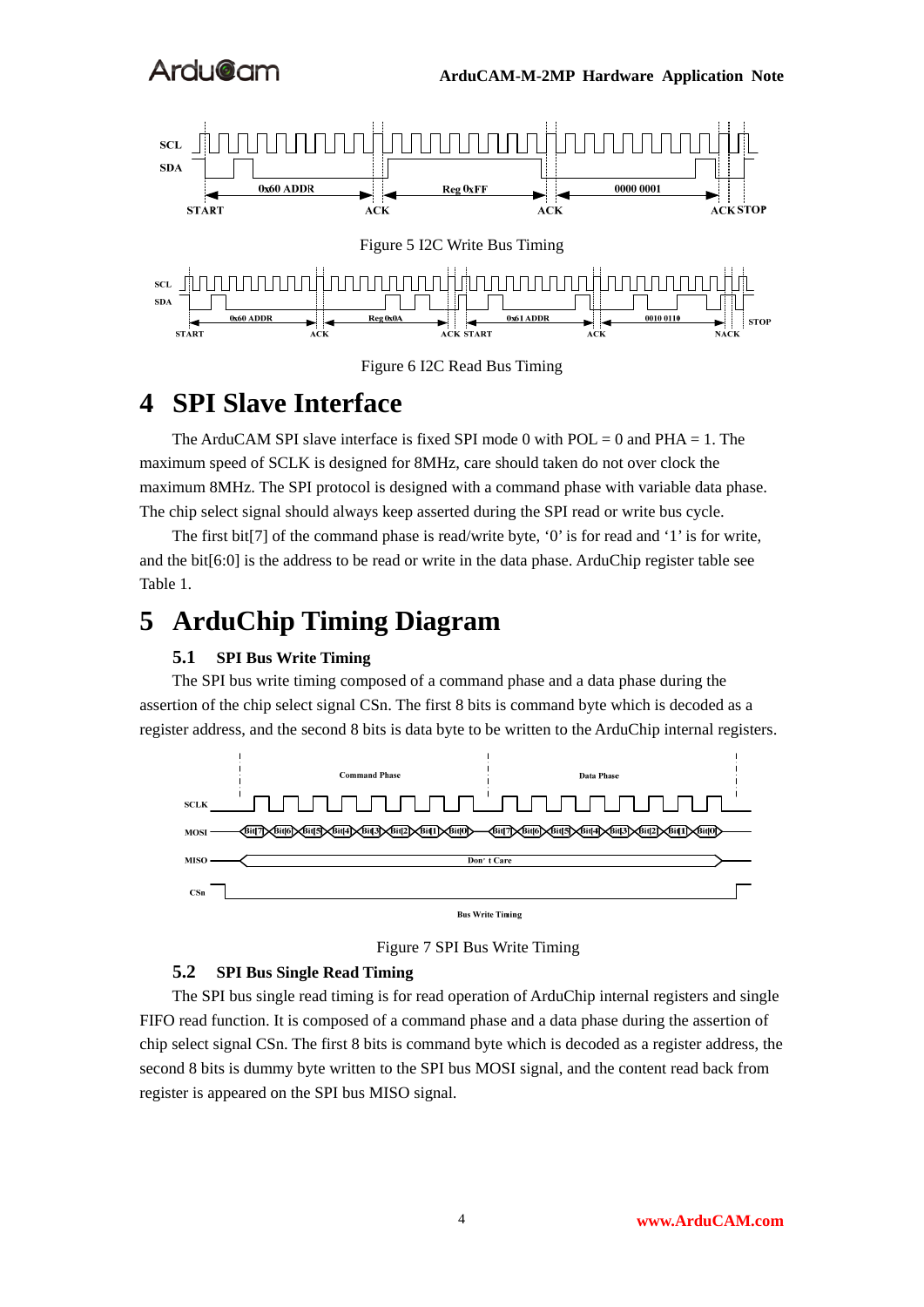

Figure 8 SPI Bus Single Read Timing

#### **5.3 SPI Bus Burst Read Timing**

The SPI bus burst read timing is only for burst FIFO read operation. It is composed of a burst read command phase and multiple data phases in order to get double throughput compared to the single FIFO read operation. The first byte read from the FIFO is a dummy byte, and the following bytes are valid bytes.



**Bus Burst Read Timing** 



### **6 Registers Table**

Sensor and FIFO timing is controlled with a set of registers which is implemented in the ArduChip. User can send capture commands and read image data with a simple SPI slave interface. The detail description of registers' bits can be found in the software section in this document.

As mentioned earlier the first bit[7] of the command phase is read/write byte, '0' is for read and '1' is for write, and the bit[6:0] is the address to be read or write in the data phase. So user has to combine the 8 bits address according to the read or write commands they want to issue.

| rable 17 heachip Register Table |               |                                           |  |  |  |
|---------------------------------|---------------|-------------------------------------------|--|--|--|
| <b>Register Address</b>         | Register Type | Description                               |  |  |  |
| bit[6:0]                        |               |                                           |  |  |  |
| 0x00                            | <b>RW</b>     | <b>Test Register</b>                      |  |  |  |
| 0x01                            | <b>RW</b>     | Capture Control Register                  |  |  |  |
|                                 |               | Bit[2:0]: Number of frames to be captured |  |  |  |
| 0x02                            | <b>RW</b>     | Reserved                                  |  |  |  |
| 0x03                            | <b>RW</b>     | Sensor Interface Timing Register          |  |  |  |
|                                 |               | Bit[0]: Sensor Hsync Polarity,            |  |  |  |

Table 1 ArduChip Register Table